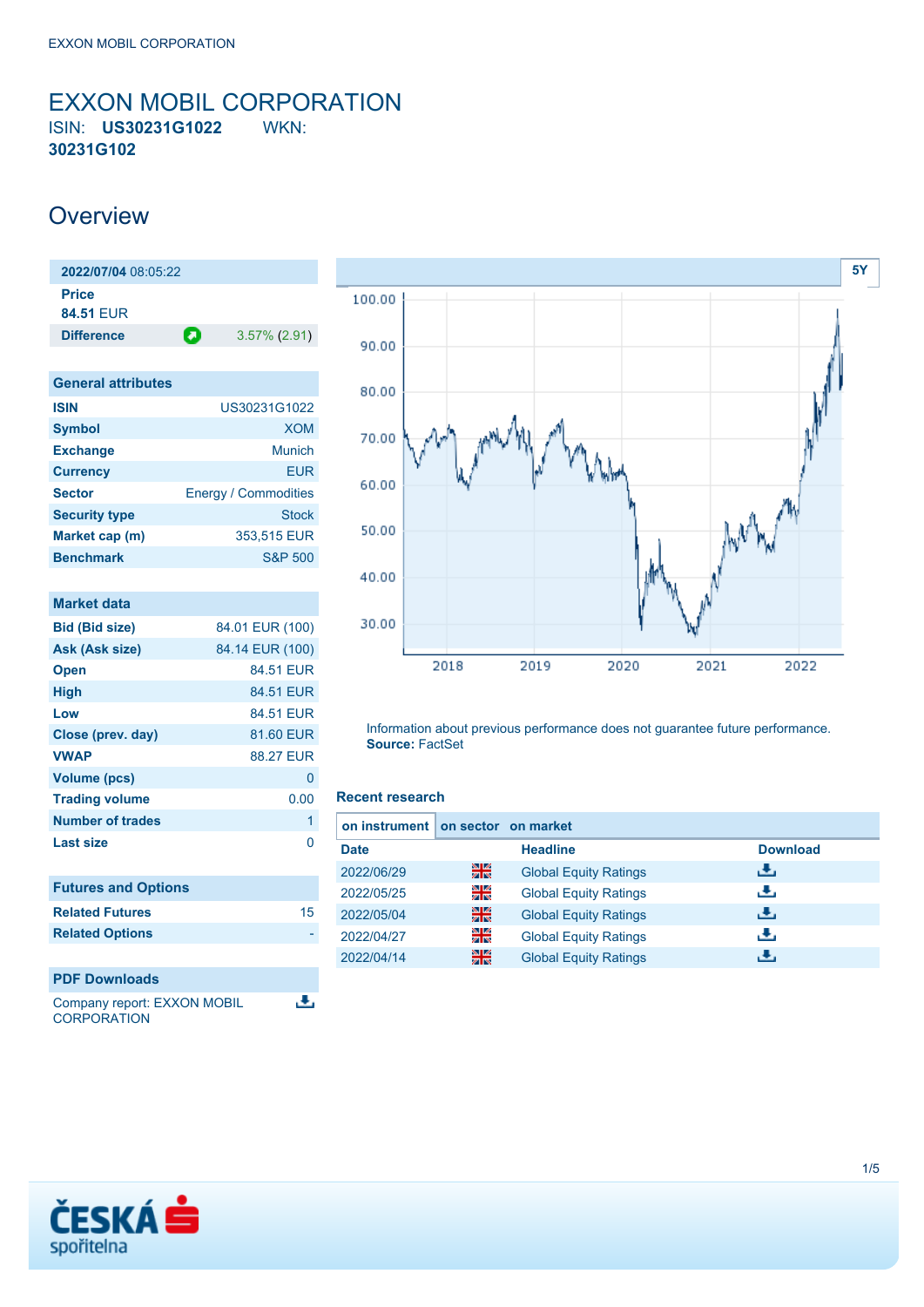## **Details**

**2022/07/04** 08:05:22 **Price 84.51** EUR

**Difference a** 3.57% (2.91)

| <b>General attributes</b> |                             |
|---------------------------|-----------------------------|
| <b>ISIN</b>               | US30231G1022                |
| <b>Symbol</b>             | <b>XOM</b>                  |
| <b>Exchange</b>           | Munich                      |
| <b>Currency</b>           | <b>EUR</b>                  |
| <b>Sector</b>             | <b>Energy / Commodities</b> |
| <b>Security type</b>      | <b>Stock</b>                |
| Market cap (m)            | 353,515 EUR                 |
| <b>Benchmark</b>          | <b>S&amp;P 500</b>          |

| <b>Market data</b> |  |  |
|--------------------|--|--|
|                    |  |  |
|                    |  |  |

| <b>Bid (Bid size)</b> | 84.01 EUR (100) |
|-----------------------|-----------------|
| Ask (Ask size)        | 84.14 EUR (100) |
| <b>Open</b>           | 84.51 FUR       |
| <b>High</b>           | 84.51 EUR       |
| Low                   | 84.51 FUR       |
| Close (prev. day)     | 81.60 EUR       |
| <b>VWAP</b>           | 88.27 FUR       |
| <b>Volume (pcs)</b>   | O               |
| <b>Trading volume</b> | 0.00            |
| Number of trades      | 1               |
| <b>Last size</b>      | n               |

| <b>Performance and Risk</b> |                       |           |           |  |  |  |  |
|-----------------------------|-----------------------|-----------|-----------|--|--|--|--|
|                             | <b>3Y</b><br>1Y<br>6m |           |           |  |  |  |  |
| <b>Perf (%)</b>             | $+51.14%$             | $+53.24%$ | $+19.30%$ |  |  |  |  |
| Perf (abs.)                 | $+27.61$              | $+28.35$  | $+13.20$  |  |  |  |  |
| <b>Beta</b>                 | 0.39                  | 0.53      | 0.96      |  |  |  |  |
| <b>Volatility</b>           | 45.45                 | 38.29     | 42.75     |  |  |  |  |



Information about previous performance does not guarantee future performance. **Source:** FactSet

| <b>Price data</b>                           |                        |
|---------------------------------------------|------------------------|
| Ø price 5 days   Ø volume 5 days (pcs.)     | 84.42 EUR (34)         |
| Ø price 30 days   Ø volume 30 days (pcs.)   | 88.55 EUR (84)         |
| Ø price 100 days   Ø volume 100 days (pcs.) | 80.14 EUR (160)        |
| Ø price 250 days   Ø volume 250 days (pcs.) | 64.37 EUR (117)        |
| <b>YTD High   date</b>                      | 97.92 EUR (2022/06/08) |
| <b>YTD Low   date</b>                       | 54.00 EUR (2022/01/03) |
| 52 Weeks High   date                        | 97.92 EUR (2022/06/08) |
| 52 Weeks Low   date                         | 44.98 EUR (2021/08/20) |

|  |  | <b>All listings for EXXON MOBIL CORPORATION</b> |
|--|--|-------------------------------------------------|
|--|--|-------------------------------------------------|

| Exchange $\Box$           | <b>Date</b>    | <b>Time Price</b> |                               | <b>Trading volume</b><br>(mio.) | <b>Number of</b><br>trades |
|---------------------------|----------------|-------------------|-------------------------------|---------------------------------|----------------------------|
| <b>Xetra</b>              | 2022/07/<br>04 |                   | 10:26 83.99 EUR 0.36          |                                 | 87                         |
| Vienna Stock<br>Exchange  | 2022/07/<br>01 |                   | 17:32 82.26 EUR 0.04          |                                 | 9                          |
| Tradegate                 | 2022/07/<br>04 |                   | 10:26 84.10 EUR 0.43          |                                 | 45                         |
| <b>Stuttgart</b>          | 2022/07/<br>04 |                   | 10:27 84.10 EUR 0.01          |                                 | 3                          |
| <b>SIX Swiss Exchange</b> |                |                   | 2020/04/ 17:35 39.00 USD 0.00 |                                 | 1                          |

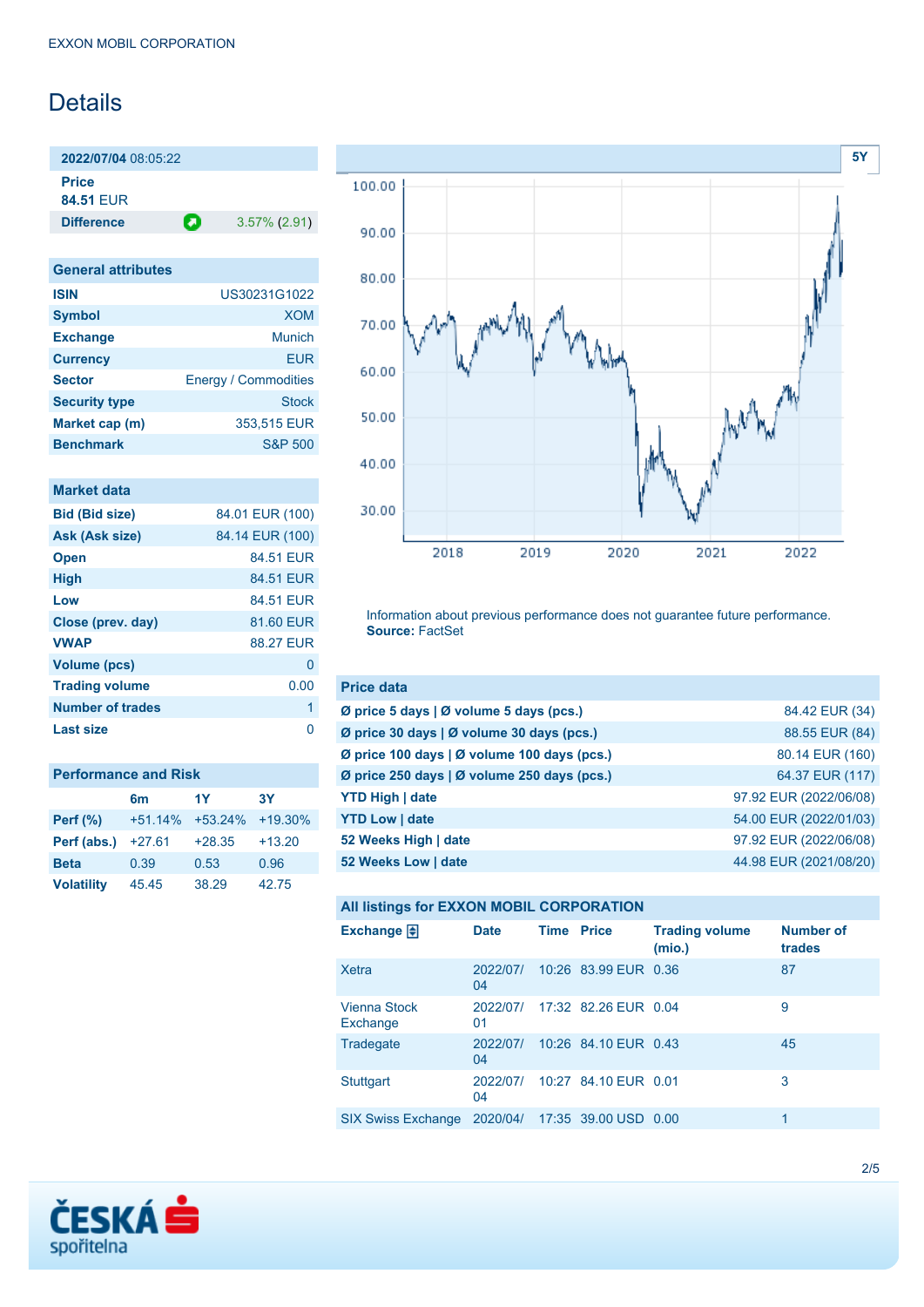|                                 | 17             |                                   |                |
|---------------------------------|----------------|-----------------------------------|----------------|
| <b>SIX Swiss Exchange</b>       | 23             | 2020/04/ 17:36 74.80 CHF 0.00     | 1              |
| <b>NYSE</b>                     | 01             | 2022/07/ 22:03 87.55 USD 2,278.48 | 203,183        |
| <b>Munich</b>                   | 2022/07/<br>04 | 08:05 84.51 EUR 0.00              | 1              |
| <b>London Stock</b><br>Exchange | 2022/07/<br>01 | 17:35 85.41 USD 0.05              | 10             |
| Hanover                         | 2022/07/<br>04 | 08:05 84.51 EUR 0.00              | 1              |
| Hamburg                         | 2022/07/<br>04 | 08:05 84.51 EUR 0.00              | 1              |
| Frankfurt                       | 2022/07/<br>04 | 09:07 84.41 EUR 0.01              | $\overline{2}$ |
| <b>Duesseldorf</b>              | 2022/07/<br>04 | 10:00 84.07 EUR 0.00              | $\overline{4}$ |
| <b>Berlin</b>                   | 2022/07/<br>04 | 08:08 84.30 EUR 0.00              | 1              |

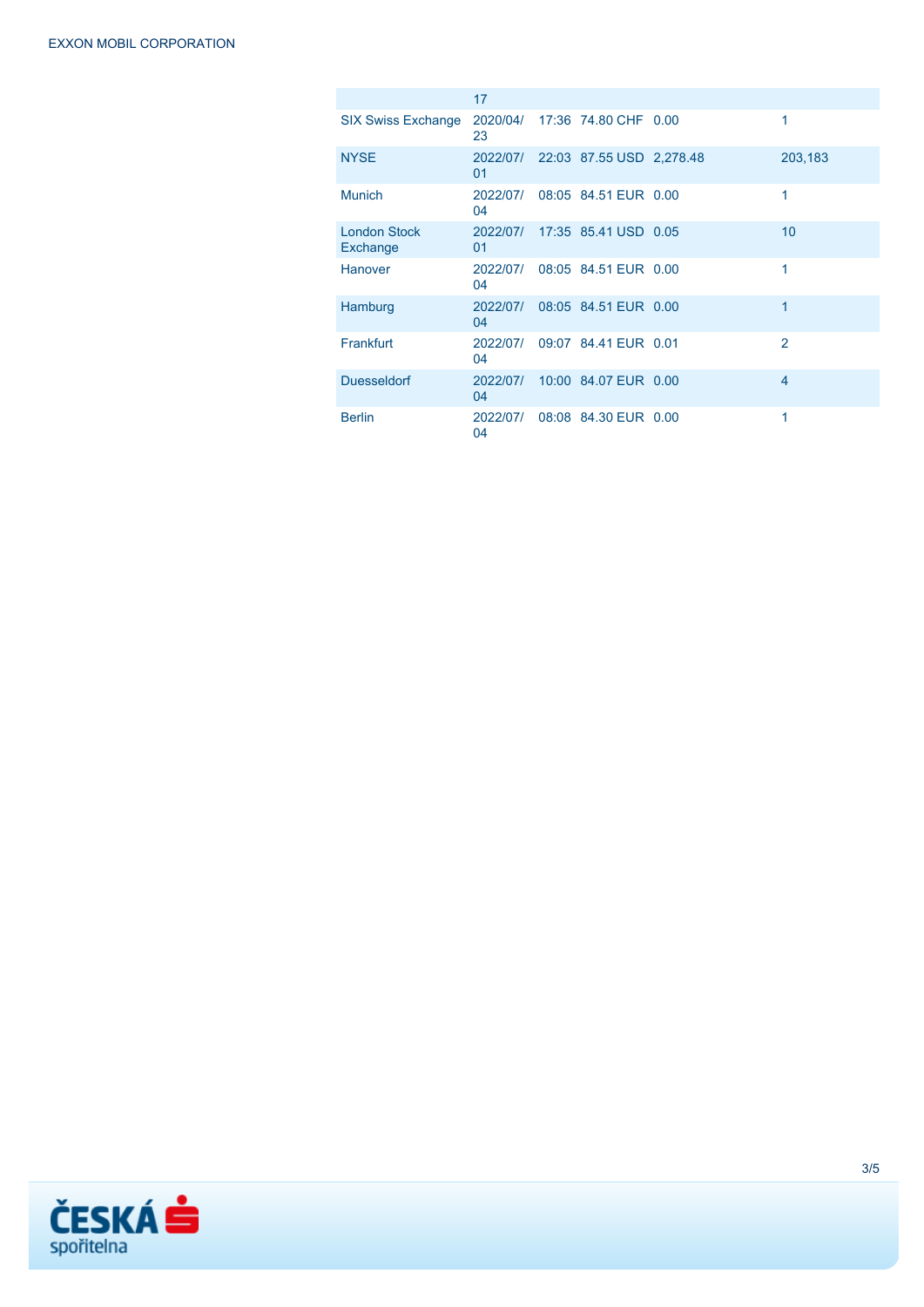### Company profile

**Company Logo**

# **ExconMobil**

### **Contact Details**

EXXON MOBIL CORP.

| 5959 Las Colinas Boulevard - 75039-2298<br>Irving |
|---------------------------------------------------|
| Telefon: 1-972-940-6000                           |
| $Fax -$                                           |
| $E$ -mail: -                                      |

### **PDF Downloads**

Company report: EXXON MOBIL **CORPORATION** 

رائي

### **Company Profile**

Exxon Mobil Corp. engages in the exploration, development, and distribution of oil, gas, and petroleum products. It operates through the following segments: Upstream, Downstream and Chemical. The Upstream segment produces crude oil and natural gas. The Downstream segment manufactures and trades petroleum products. The Chemical segment offers petrochemicals. The company was founded by John D. Rockefeller in 1882 and is headquartered in Irving, TX.

| <b>Members of Management Board</b> |                                             |  |
|------------------------------------|---------------------------------------------|--|
| <b>Susan Avery</b>                 | Member of Board of<br><b>Directors</b>      |  |
| Alexander<br><b>Karsner</b>        | Member of Board of<br><b>Directors</b>      |  |
| <b>Angela Braly</b>                | Member of Board of<br><b>Directors</b>      |  |
| <b>Gregory Goff</b>                | Member of Board of<br><b>Directors</b>      |  |
| <b>Jeffrey Ubben</b>               | Member of Board of<br><b>Directors</b>      |  |
| <b>Joseph Hooley</b>               | Member of Board of<br><b>Directors</b>      |  |
| Kaisa Hietala                      | Member of Board of<br><b>Directors</b>      |  |
| <b>Michael</b><br>Angelakis        | Member of Board of<br><b>Directors</b>      |  |
| <b>Steven</b><br>Kandarian         | Member of Board of<br><b>Directors</b>      |  |
| <b>Ursula Burns</b>                | Member of Board of<br><b>Directors</b>      |  |
| Darren Woods                       | <b>Chairman of Managing</b><br><b>Board</b> |  |
| Amy Woods                          | <b>Member of Executive</b><br>Committee     |  |
| <b>Craig Morford</b>               | <b>Member of Executive</b><br>Committee     |  |
| <b>Daniel</b><br>Ammann            | <b>Member of Executive</b><br>Committee     |  |
| <b>Darrin Talley</b>               | <b>Member of Executive</b><br>Committee     |  |
| <b>Jack Williams</b>               | <b>Member of Executive</b><br>Committee     |  |
| James<br><b>Spellings</b>          | <b>Member of Executive</b><br>Committee     |  |
| <b>Jennifer</b><br><b>Driscoll</b> | <b>Member of Executive</b><br>Committee     |  |
| Kathryn<br><b>Mikells</b>          | <b>Member of Executive</b><br>Committee     |  |
| Len Fox                            | <b>Member of Executive</b><br>Committee     |  |
| <b>Matthew</b><br>Furman           | <b>Member of Executive</b><br>Committee     |  |